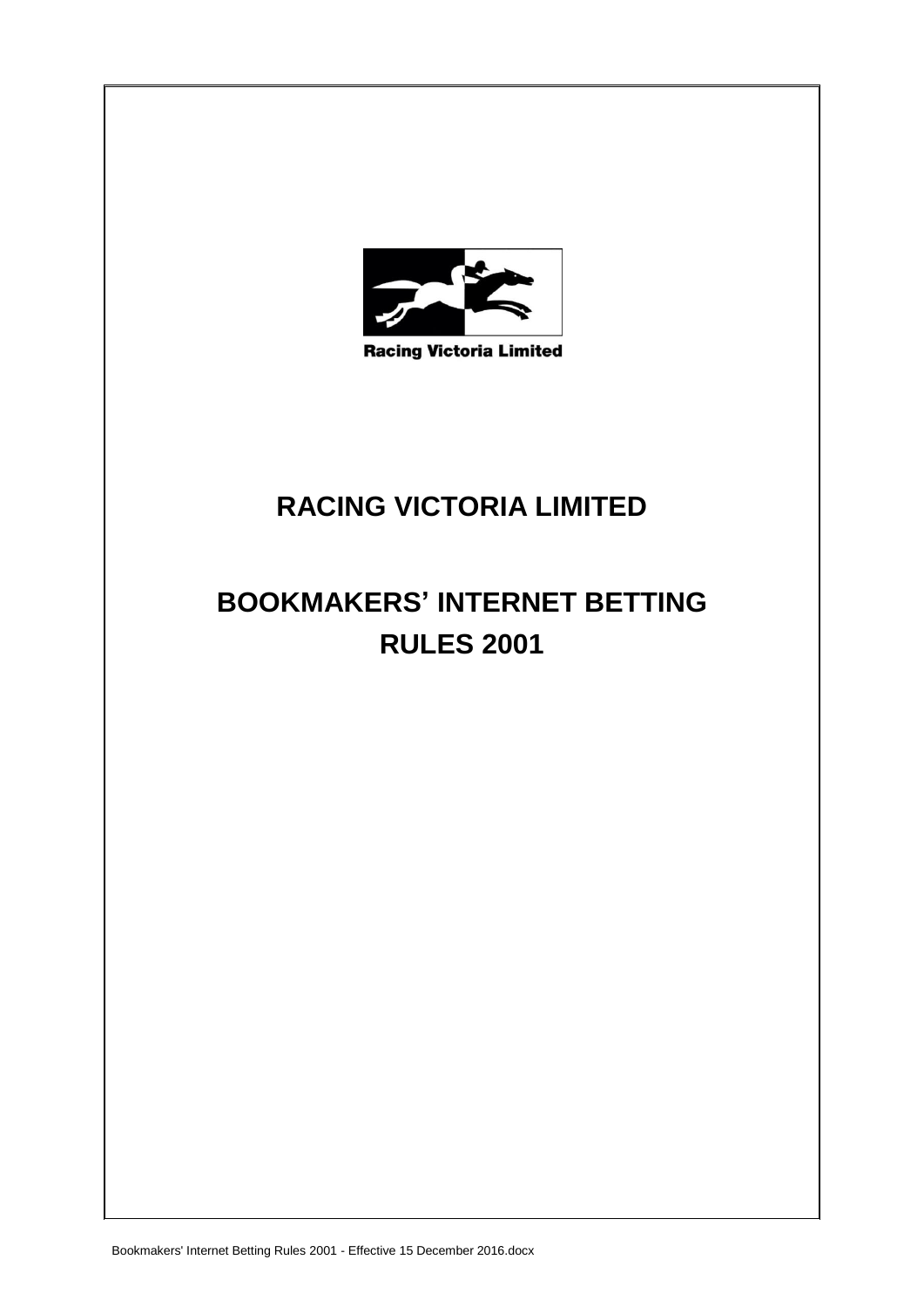# **INDEX**

| ×<br>v<br>× |
|-------------|
|-------------|

| 1.  |                                                               |  |  |
|-----|---------------------------------------------------------------|--|--|
| 1.1 |                                                               |  |  |
| 1.2 |                                                               |  |  |
| 1.3 |                                                               |  |  |
| 1.4 |                                                               |  |  |
| 1.5 |                                                               |  |  |
| 2.  |                                                               |  |  |
| 2.1 |                                                               |  |  |
| 2.2 |                                                               |  |  |
| 3.  | APPROVAL FOR USE OF INTERNET BETTING SYSTEM3                  |  |  |
| 3.1 |                                                               |  |  |
| 3.2 | Application for approval to use Internet Betting System 3     |  |  |
| 3.3 |                                                               |  |  |
| 4.  |                                                               |  |  |
| 5.  |                                                               |  |  |
| 5.1 |                                                               |  |  |
| 5.2 |                                                               |  |  |
| 5.3 |                                                               |  |  |
| 6.  |                                                               |  |  |
| 6.1 |                                                               |  |  |
| 6.2 |                                                               |  |  |
| 6.3 |                                                               |  |  |
| 6.4 |                                                               |  |  |
| 6.5 |                                                               |  |  |
| 7.  | <b>CONDUCT OF BETTING OVER THE INTERNET BETTING SYSTEM  4</b> |  |  |
| 7.1 |                                                               |  |  |
| 7.2 |                                                               |  |  |
| 7.3 |                                                               |  |  |
| 7.4 |                                                               |  |  |
|     | 7.4.1 Compliance by Bookmaker<br>5                            |  |  |
|     | 7.4.2 Exclusions<br>5                                         |  |  |
| 7.5 |                                                               |  |  |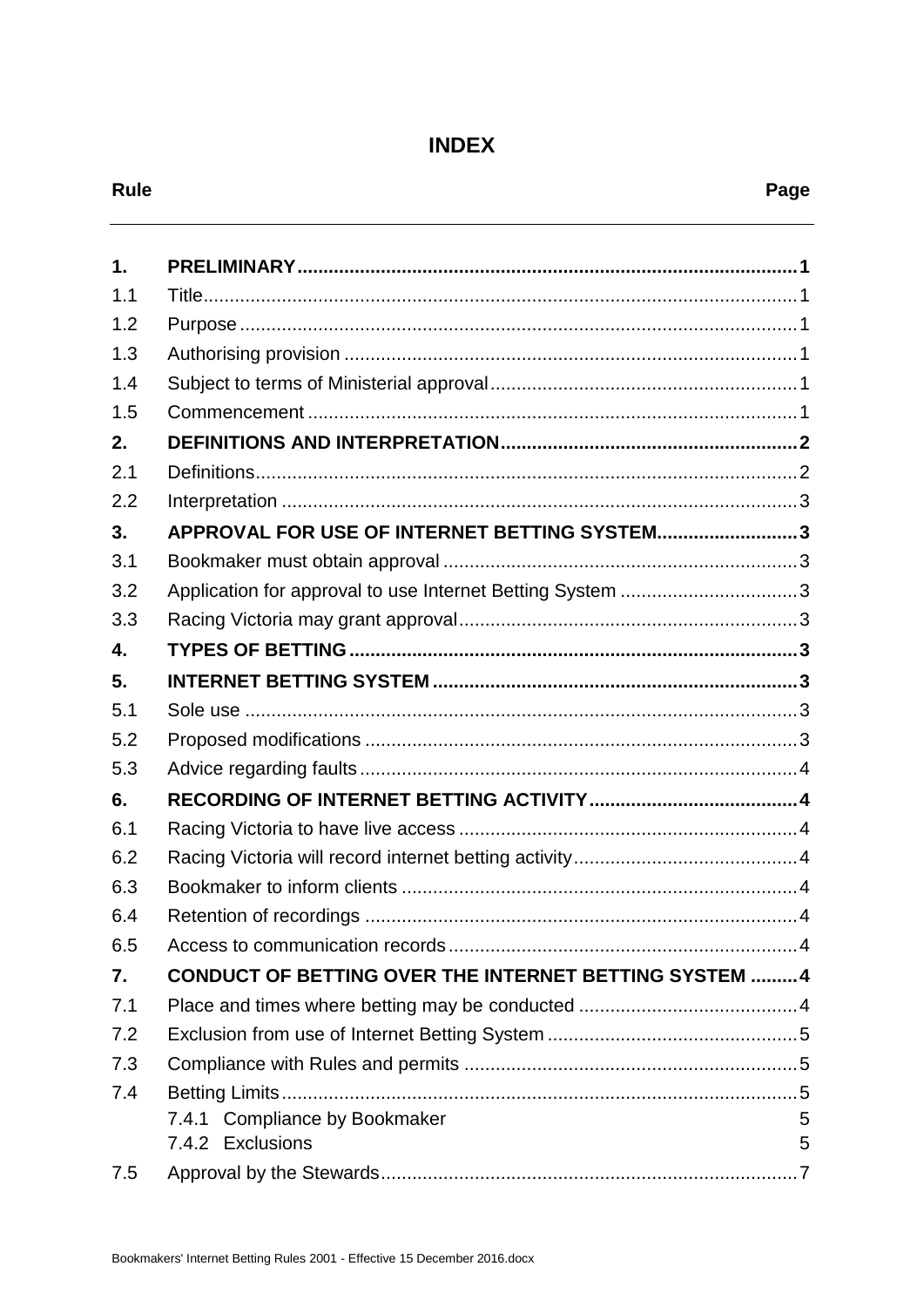| 7.6  |                                                                        |  |
|------|------------------------------------------------------------------------|--|
| 7.7  |                                                                        |  |
| 7.8  | Internet Bets not to be accepted after an event or race has started  8 |  |
| 7.9  |                                                                        |  |
| 8.   |                                                                        |  |
| 8.1  |                                                                        |  |
| 8.2  |                                                                        |  |
| 8.3  |                                                                        |  |
| 9.   |                                                                        |  |
| 10.  |                                                                        |  |
| 10.1 |                                                                        |  |
| 10.2 |                                                                        |  |
| 10.3 |                                                                        |  |
|      |                                                                        |  |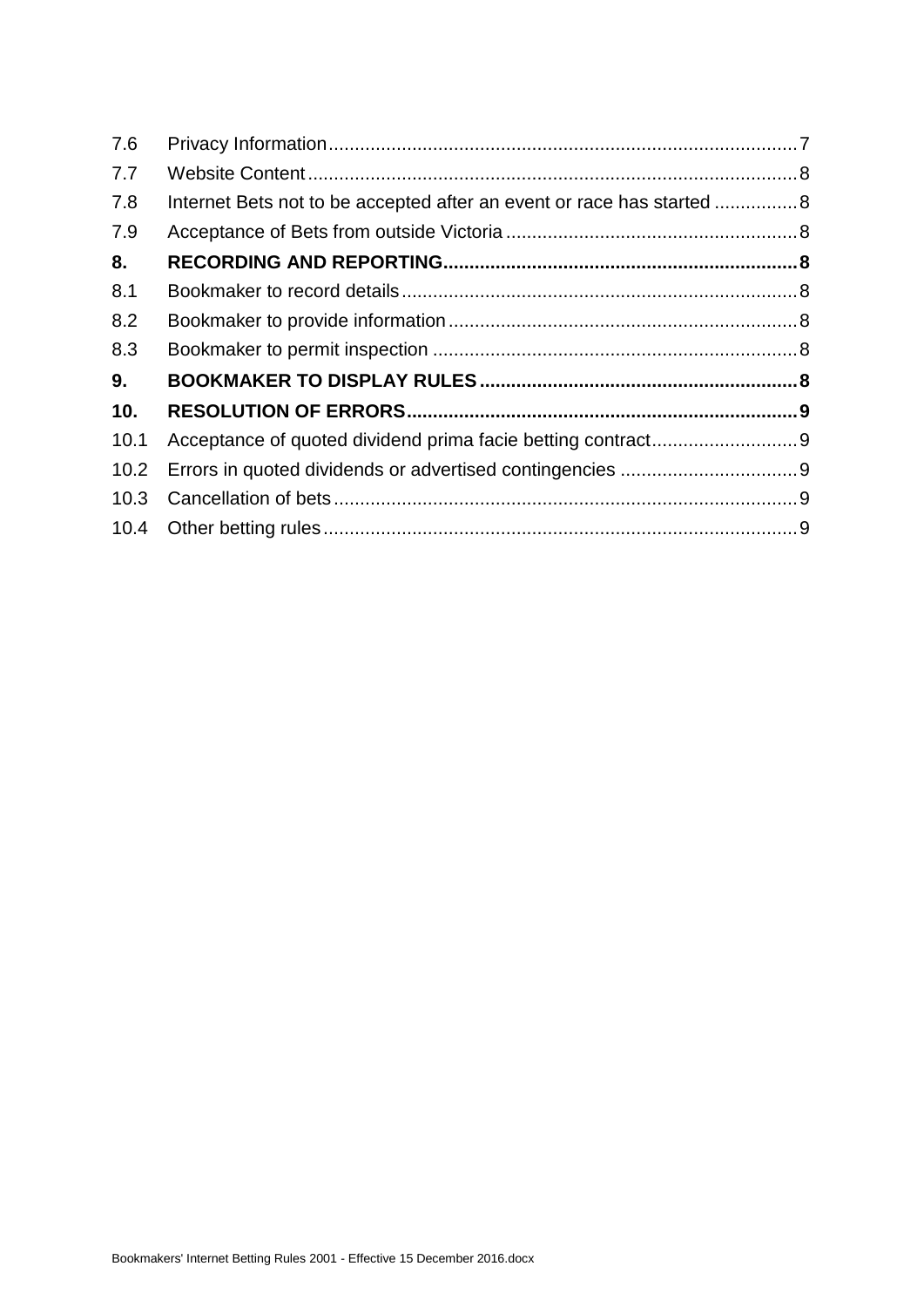# **RACING VICTORIA LIMITED**

# **BOOKMAKERS' INTERNET BETTING RULES 2001**

# **TERMS AND CONDITIONS FOR BOOKMAKERS BETTING OVER THE INTERNET**

## **1. PRELIMINARY**

# **1.1 Title**

These Bookmakers' Internet Betting Rules may be cited as the *Bookmakers' Internet Betting Rules 2001*.

## **1.2 Purpose**

The purpose of these Rules is to set the terms and conditions upon which a Bookmaker may:

- (a) accept bets from persons using the communication method of the Internet as approved by the Minister for Racing pursuant to section 4A of the Racing Act; and
- (b) otherwise engage in betting activity over the Internet (except for the purpose of betting-back) in the course of the Bookmakers' business.

# **1.3 Authorising provision**

These Rules are made pursuant to the approval given by the Minister for Racing pursuant to section 4A of the Racing Act.

# **1.4 Subject to terms of Ministerial approval**

These Rules are subject to the terms and conditions specified by the Minister for Racing pursuant to section 4A of the Racing Act in respect of the use of the Internet for conducting the business of bookmaking.

#### **1.5 Commencement**

These Rules and any amendments to them have effect in respect of bookmakers under the jurisdiction of a Controlling Body on and from the time specified by the relevant Controlling Body.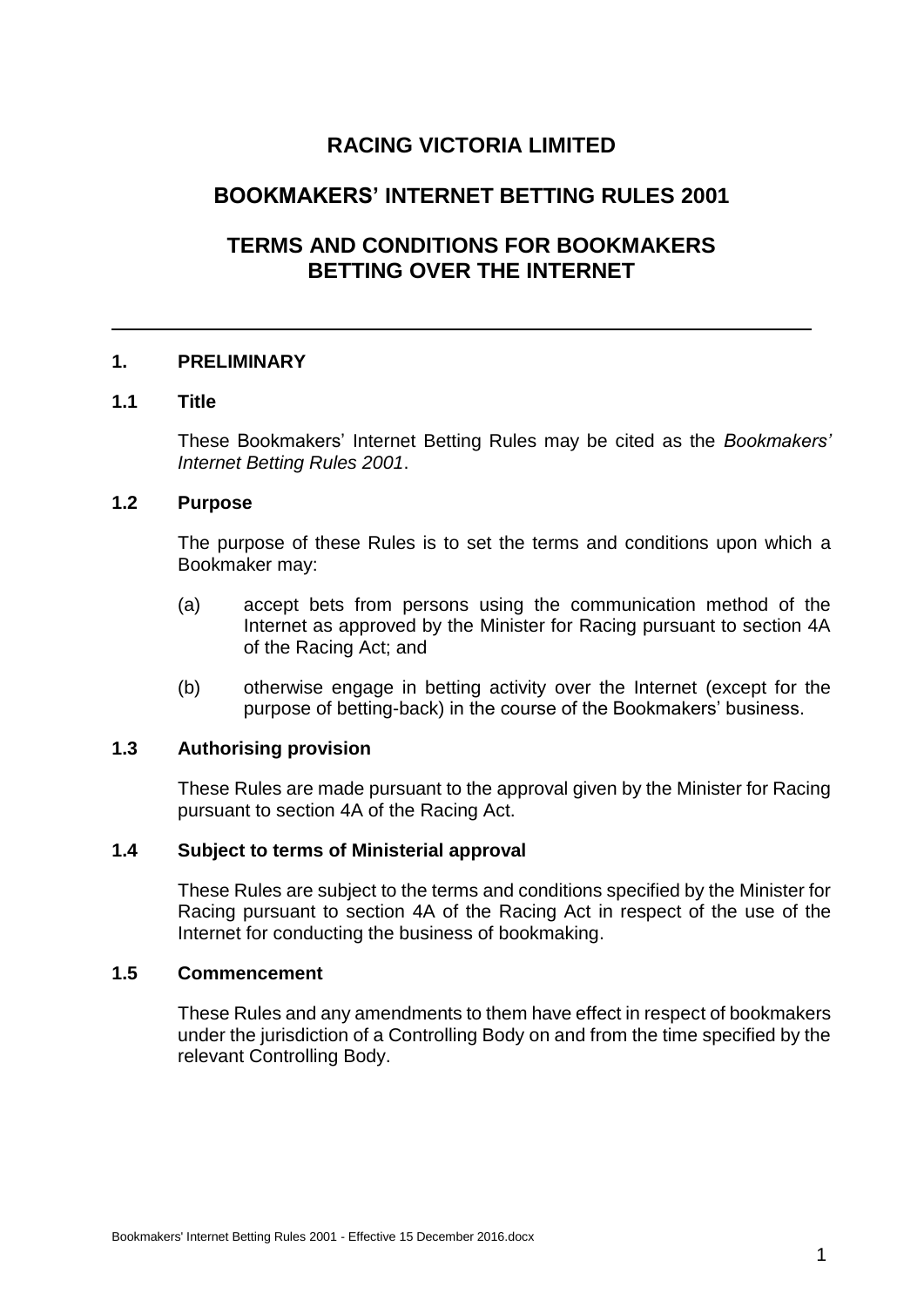# **2. DEFINITIONS AND INTERPRETATION**

#### **2.1 Definitions**

In these Bookmakers' Internet Betting Rules 2001:

- (a) words and phrases have the same meaning as in the Club Bookmakers' Licence Rules 2010; and
- (b) the following definitions shall apply:

"**Computer Terminal**" means a device equipped with a keyboard and video display through which information and data can be entered or displayed;

"**Controlling Body**" means any of:

- (a) Racing Victoria;
- (b) Harness Racing Victoria; and
- (c) Greyhound Racing Victoria; and

"**Internet Betting System**" means a system, approved by Racing Victoria, which facilitates betting transactions over the Internet, and which may comprise software, server infrastructure, hardware, operating systems and any linked Computer Terminal required to run the software. For the avoidance of doubt, an Internet Betting System may be controlled and run by a Bookmaker, or by a third party provider authorised by Racing Victoria.

**"Publicly Displayed"** means to publish, display or otherwise communicate odds to the public generally including, but not limited to, on a website or other internet enabled device that does not require a person to identify himself or herself (for example, by requiring a person to log in or to provide personal information).

**"Relevant Fixed Odds Bet"** means a fixed odds bet described in Rule 7.4.

**"Victorian Official Price"** means the official price recognised by Racing Victoria Stewards or as otherwise prescribed by Racing Victoria from time to time.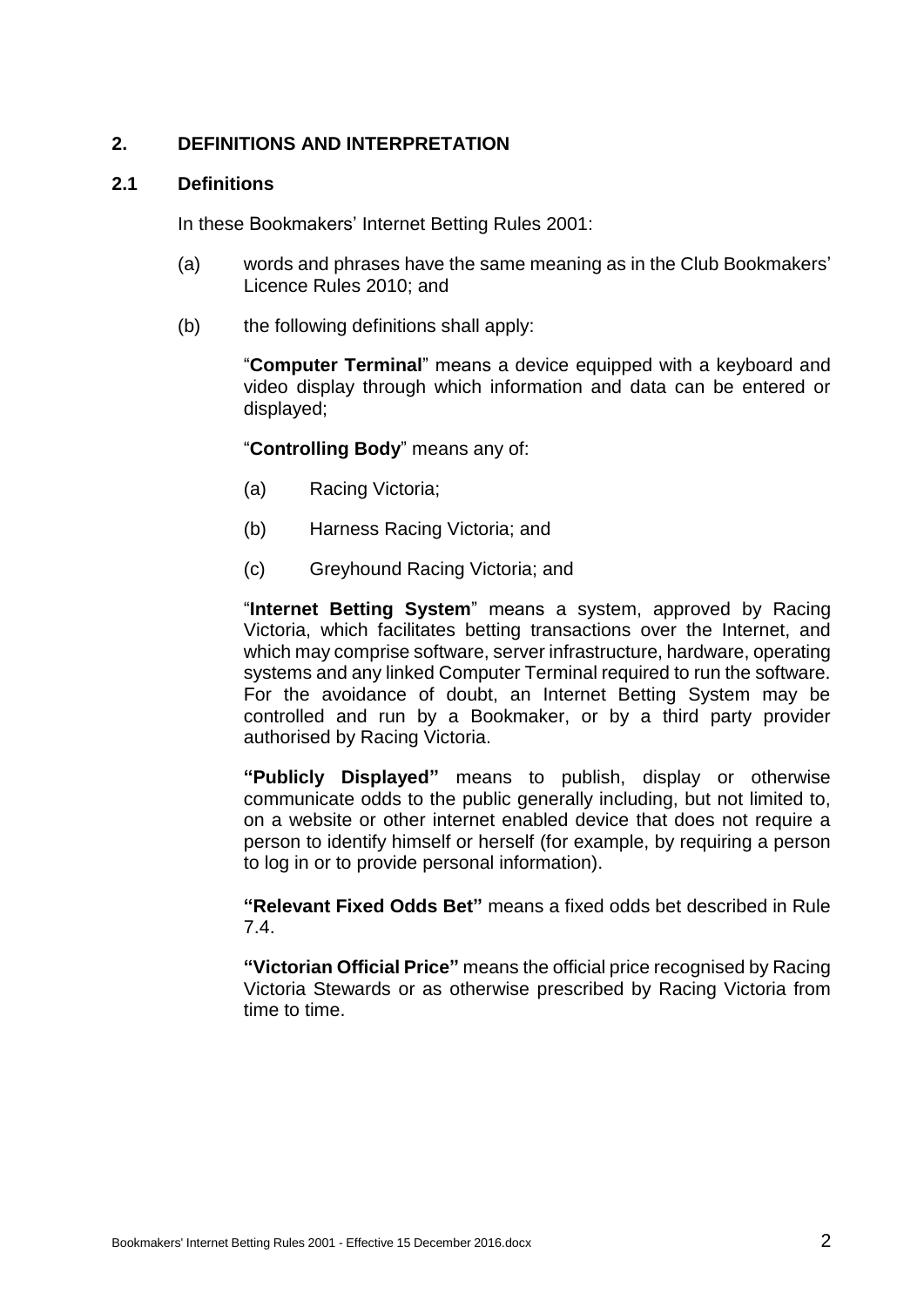# **2.2 Interpretation**

Unless the context requires to the contrary:

- (a) words and expressions used in these Rules have the meaning ascribed to them in the Club Bookmakers' Licence Rules and the Racing Act; and
- (b) these Rules shall be interpreted in accordance with the provisions of the *Acts Interpretation of Legislation Act 1984*.

# **3. APPROVAL FOR USE OF INTERNET BETTING SYSTEM**

#### **3.1 Bookmaker must obtain approval**

A Bookmaker must not engage in betting activity (except for the purpose of betting-back) over the Internet other than via an Internet Betting System in respect of which the Bookmaker has obtained Racing Victoria's express approval to use.

# **3.2 Application for approval to use Internet Betting System**

A Bookmaker must apply in writing in the form specified by Racing Victoria for approval to use an Internet Betting System.

#### **3.3 Racing Victoria may grant approval**

Upon receipt of an application received in accordance with Licence Rule 3.2, Racing Victoria may grant approval for a Bookmaker to use an Internet Betting System, subject to any conditions which it may impose.

# **4. TYPES OF BETTING**

Racing Victoria may specify particular types of bets which may be received, made and/or processed over the Internet in the Bet Types Register.

#### **5. INTERNET BETTING SYSTEM**

## **5.1 Sole use**

Except where a Bookmaker has obtained the written permission of Racing Victoria, an Internet Betting System must be used solely by an authorised Bookmaker, or the Bookmaker's Approved Substitute or authorised employees or assistants on behalf of the Bookmaker, for receiving, making, recording and/or processing bets in the course of the Bookmaker's business and in accordance with the Club Bookmakers' Licence Rules 2010.

# **5.2 Proposed modifications**

Except as otherwise agreed by Racing Victoria in its discretion, any proposed modifications to an Internet Betting System previously approved by Racing Victoria must be approved in writing by Racing Victoria before being implemented.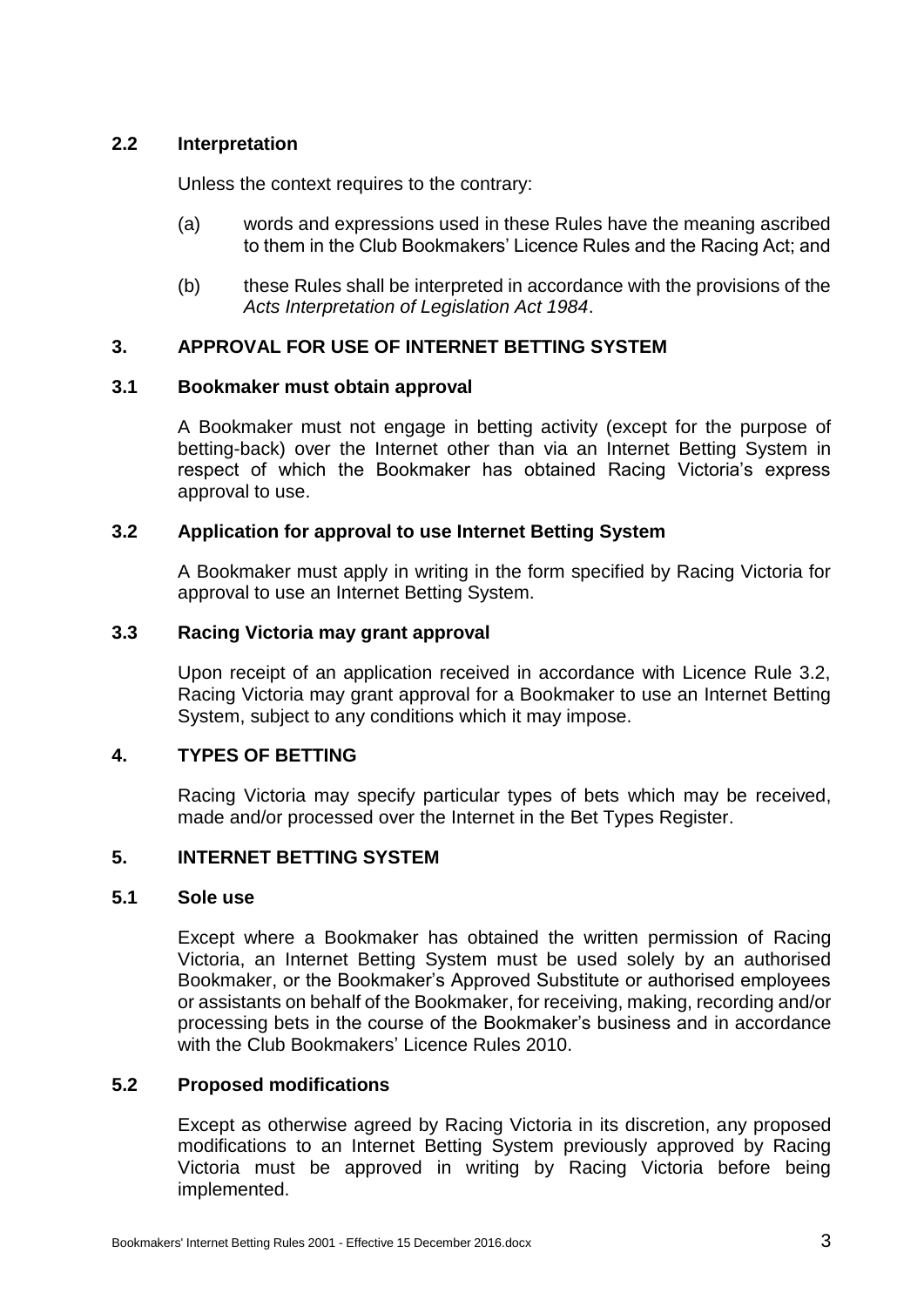# **5.3 Advice regarding faults**

The Bookmaker must advise Racing Victoria immediately of any possible problem or fault with an Internet Betting System.

#### **6. RECORDING OF INTERNET BETTING ACTIVITY**

#### **6.1 Racing Victoria to have live access**

Except as otherwise agreed by Racing Victoria in its discretion, a Bookmaker operating or using an Internet Betting System must provide, or procure that a third party provider provide, Racing Victoria with live access to the Internet Betting System for the purposes of Racing Victoria monitoring betting transactions to ensure compliance by the Bookmaker with the Internet Betting Rules and the Racing Victoria Rules.

#### **6.2 Racing Victoria will record internet betting activity**

The Bookmaker acknowledges and agrees that Racing Victoria may observe and make a record of all communications and betting transactions made over an Internet Betting System.

#### **6.3 Bookmaker to inform clients**

The Bookmaker must inform his or her clients that betting transactions conducted over the Internet and telephone calls to his or her computer betting unit will be observed and recorded by Racing Victoria.

#### **6.4 Retention of recordings**

Racing Victoria will retain a record of communications made over the Internet Betting System for not less than 60 days, and for such further period of time as it sees fit.

### <span id="page-6-0"></span>**6.5 Access to communication records**

The Bookmaker acknowledges and agrees that Racing Victoria may provide access to all records of an Internet Betting System to the relevant Controlling Body, Victoria Police, the Victorian Commission for Gambling Regulation or any other person or body specified by the Minister pursuant to section 91E of the Racing Act.

# **7. CONDUCT OF BETTING OVER THE INTERNET BETTING SYSTEM**

#### **7.1 Place and times where betting may be conducted**

Bookmakers, in the course of the bookmaking business, may only accept bets, or engage in betting activity (other than betting back), using an Internet Betting System at places and times in accordance with the Racing Act and the Bookmaker's Licence.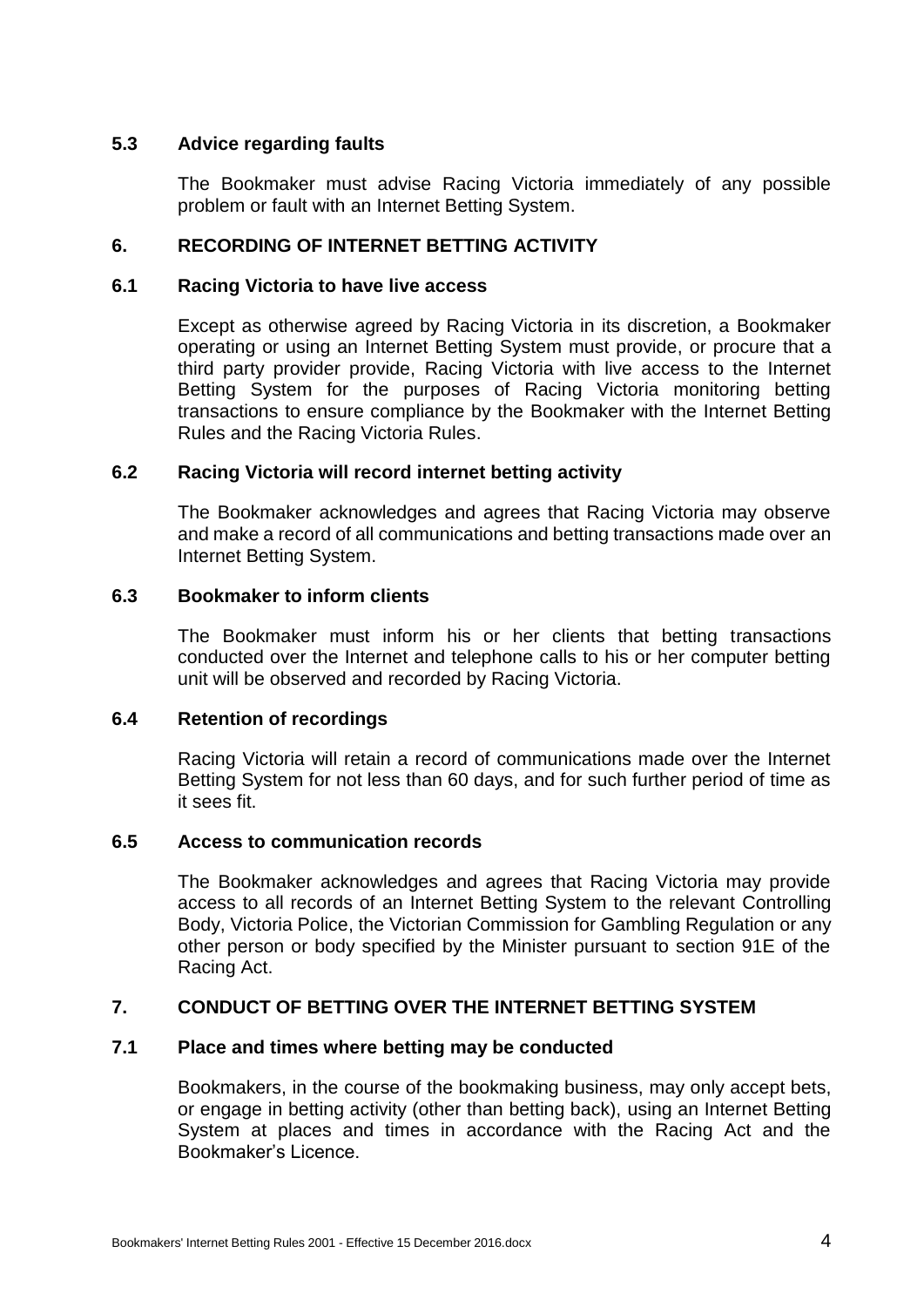# **7.2 Exclusion from use of Internet Betting System**

The Bookmaker acknowledges and agrees that upon any breach by him or her (or by his or her employees or assistants) of these terms and conditions or of the relevant Club Bookmakers' Licence Rules, Rules of Racing or Rules of Race Betting, the relevant Controlling Body may exclude or suspend the Bookmaker from using the Internet Betting System.

# **7.3 Compliance with Rules and permits**

Every Bookmaker must when receiving or making bets using an Internet Betting System approved by Racing Victoria comply with Racing Victoria Rules.

# **7.4 Betting Limits**

Notwithstanding rule 5.1 in the Rules of Race Betting, Bookmakers are required to accept a fixed odds bet in the categories described in the table below at odds that are Publicly Displayed by the Bookmaker for any thoroughbred race up to the maximum amounts for the Bookmaker to lose as specified in the table below:

| Race Type                                  | Bet Type                                   |
|--------------------------------------------|--------------------------------------------|
| Metropolitan Victorian Thoroughbred Race   | In any one Win, Win/Place or Each-way bet: |
|                                            | to lose \$2,000                            |
|                                            | In any one Place bet: to lose \$800        |
| Thoroughbred<br>Non-metropolitan Victorian | In any one Win, Win/Place or Each-way bet: |
| Race                                       | to lose \$1,000                            |
|                                            | In any one Place bet: to lose \$400        |

# **7.4.1 Compliance by Bookmaker**

A Bookmaker must not do any act or refuse to do any act to avoid complying (either in whole or in part) with Rule 7.4 including but not limited to by:

- (a) closing a person's account;
- (b) refusing to open a person's account;
- (c) placing any restrictions on a person's account in relation to betting on Victorian thoroughbred racing;
- (d) refusing to lay a Relevant Fixed Odds Bet to any person when those fixed odds are Publicly Displayed; or
- (e) laying lesser odds on a Relevant Fixed Odds Bet to a person than those Publicly Displayed.

# **7.4.2 Exclusions**

The Bookmaker is not required to comply with its obligations under Rules 7.4 or 7.4.1 if at the time of the Betting Transaction in relation to a Relevant Fixed Odds Bet: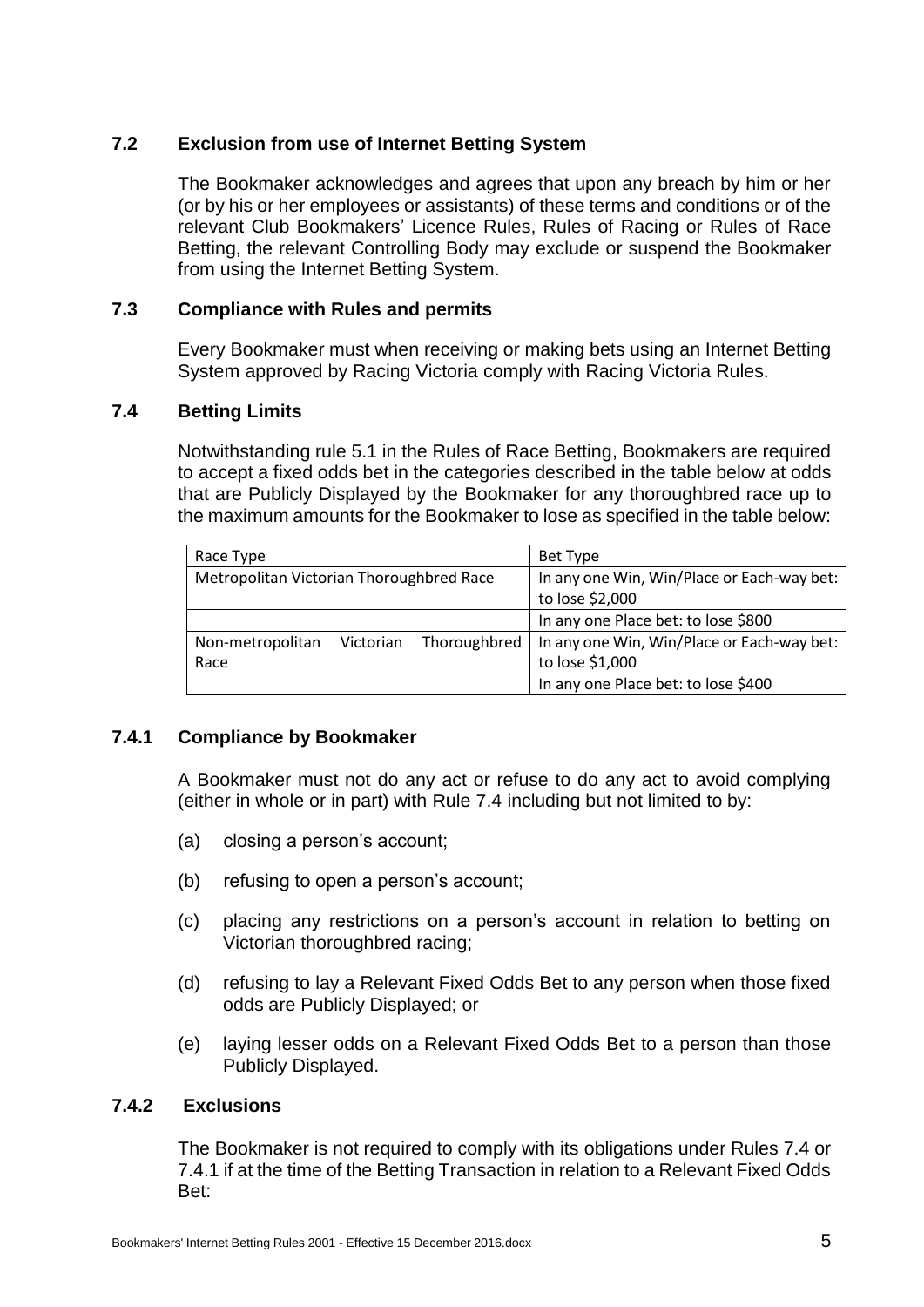- (a) the customer is not domiciled in Australia;
- (b) the bet is a Betting Transaction on a betting exchange;
- (c) the person has not provided the Bookmaker with sufficient funds to pay for the Relevant Fixed Odds Bet;
- (d) the bet with the Bookmaker is placed prior to 9am (Victorian time) on the day of the Victorian Thoroughbred Race, or 2pm (Victorian time) for a night race meeting;
- (e) the bet forms part of a multi-bet placed with the Bookmaker;
- (f) the Bookmaker has already accepted a Relevant Fixed Odds Bet or number of Relevant Fixed Odds Bets of the same bet type up to the relevant limit in Rule 7.4 on that horse from the person;
- (g) where there has been a change in the Victorian Official Price or the Bookmaker's Publicly Displayed Price has changed prior to the Relevant Fixed Odds bet being confirmed, the Bookmaker is not compelled to accept a Relevant Fixed Odds Bet at the pre-changed price;
- (h) where the person is acting as agent or nominee for a third party and the person placing the bet will not be beneficially entitled to the whole of the proceeds of the Relevant Fixed Odds Bet with the Bookmaker;
- (i) the Bookmaker has refused to accept a Relevant Fixed Odds Bet, done an act or refused to do any act due to:
	- (i) the person being warned off or disqualified under the Rules of Racing;
	- (ii) the person having previously engaged in fraudulent activity;
	- (iii) the person is on a relevant gambling self-exclusion register;
	- (iv) the person having previously breached a material condition of that person's agreement with the Bookmaker, unless the dominant purpose of such condition is to avoid complying with Rule 7.4 or the material condition is determined by Racing Victoria (in its absolute discretion) to be an unreasonable condition;
	- (v) the Bookmaker being unable to accept any bet (or the Relevant Fixed Odds Bet) from the person by operation of any Laws, including but not limited to *The Anti-Money Laundering and Counter-Terrorism Financing Act 2006* (Cth) or any responsible gambling legislation.
	- (vi) there being systematic multiple identical Relevant Fixed Odds Bets from related/connected parties and/or from the same IP address;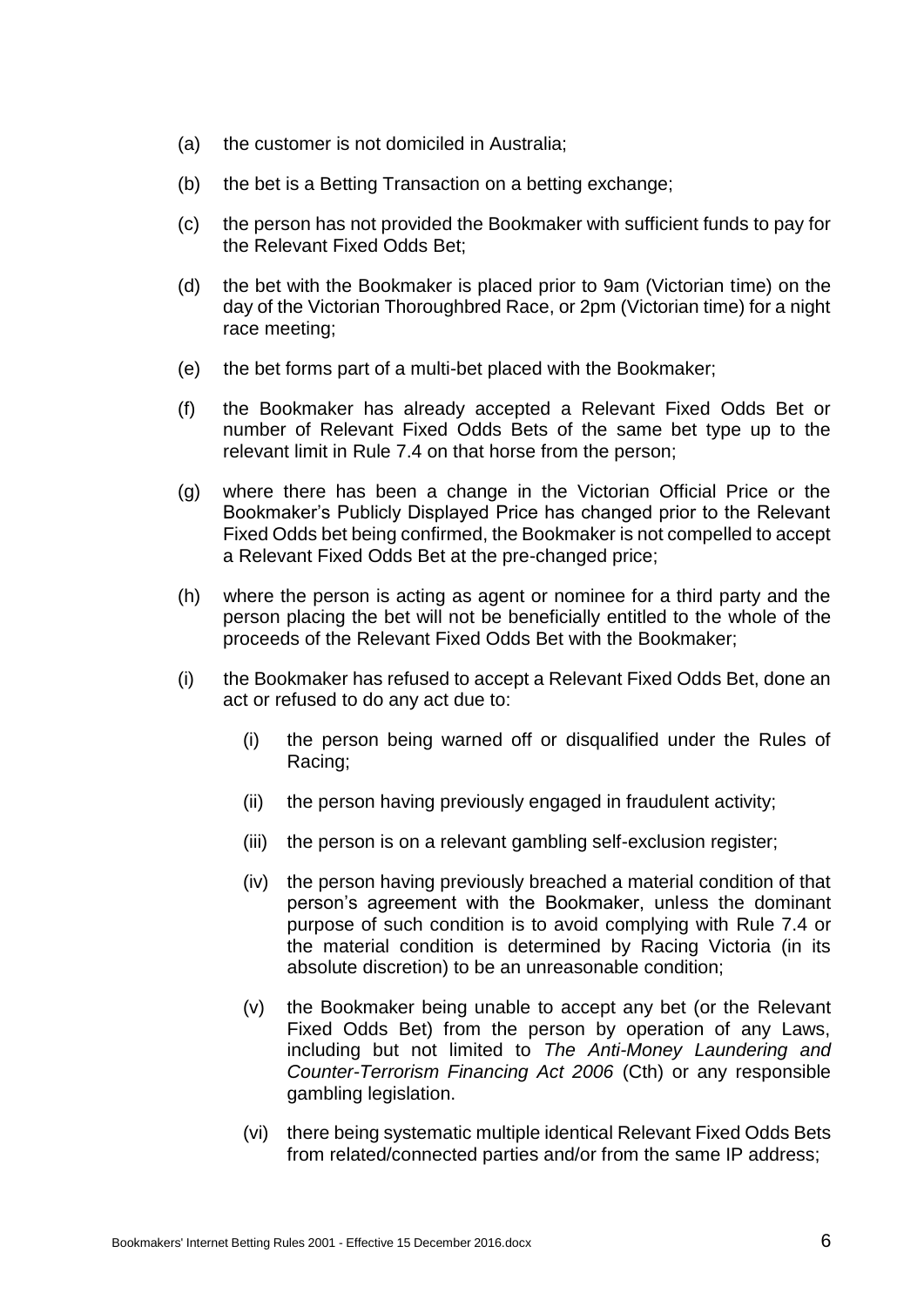- (vii) a person placing a Relevant Fixed Odds Bet from, or a Relevant Fixed Odds Bet is received from, a proxy server;
- (viii) the Relevant Fixed Odds Bet being a promotional bet, including a bonus bet or free bet (whether in part or in whole), where the customer has not provided the full payment for the stake;
- (ix) the Bookmaker reasonably suspecting that the person placing the Relevant Fixed Odds Bet is not the beneficial owner of the bet or the account is being used in violation of the Bookmaker's account terms and conditions, where the suspicion can be reasonably validated by the Bookmaker through public records, IP tracking, unique device tracking or some other verifiable process or source;
- (x) unauthorised scraping of an Bookmaker's website;
- (xi) the Relevant Fixed Odds Bets being placed by employees/associates (and/or their associates) of an Bookmaker where there is a reasonably held belief by the Bookmaker that the bet is based on betting information (including, but not limited to, betting trends and bets placed with that Bookmaker) that is not publicly available;
- (xii) the Relevant Fixed Odds Bet being contrary to the Rules of Racing and/or Laws;
- (xiii) any other reason that in Racing Victoria's opinion raises serious integrity concerns; or
- (xiv) any other reason as published by Racing Victoria on its website from time to time.

#### **7.5 Approval by the Stewards**

The approval by the Stewards or the Betting Supervisor for a Bookmaker to use a Computer Terminal on-course to accept and process bets utilising an Internet Betting System approved by Racing Victoria is deemed to be an approval under and in accordance with all applicable rules and the Racing Act.

#### **7.6 Privacy Information**

Every Bookmaker must have a privacy policy approved by Racing Victoria and made available to customers on their website explaining how personal information collected in the general course of business on an Internet Betting System is stored, protected and made available to Racing Victoria and others referred to in rule [6.5.](#page-6-0)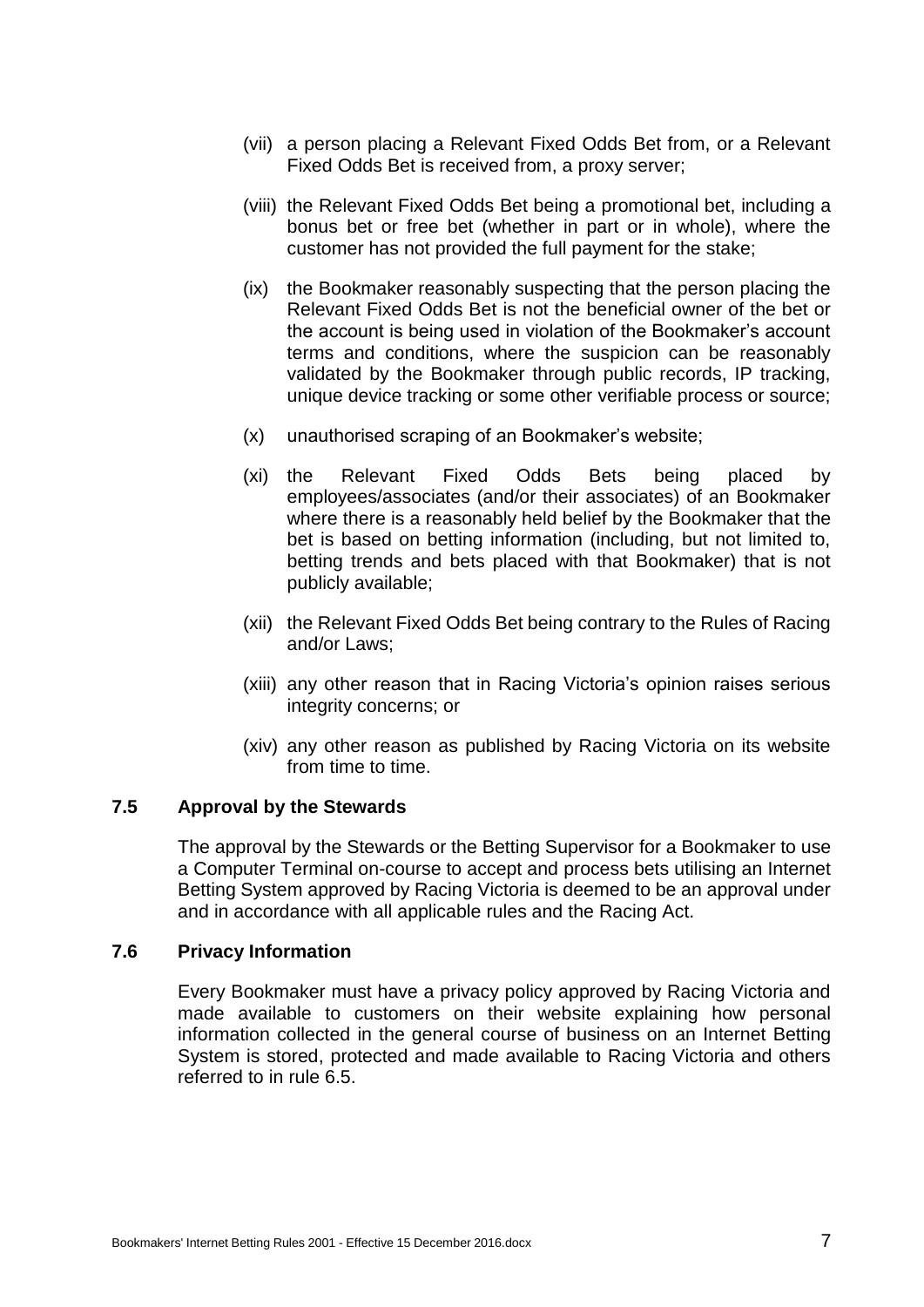# **7.7 Website Content**

Racing Victoria may in writing direct a Bookmaker to make changes to the Bookmaker's website as Racing Victoria thinks fit and the Bookmaker must promptly comply with Racing Victoria's direction.

# <span id="page-10-0"></span>**7.8 Internet Bets not to be accepted after an event or race has started**

Except where permitted by law, any Internet bet made or accepted after an event or race has started is void.

# **7.9 Acceptance of Bets from outside Victoria**

- (a) Racing Victoria may give notice to a Bookmaker and require the Bookmaker not to accept bets from persons domiciled in another State or Territory of Australia or another country ("**other jurisdiction**") where it is unlawful in the other jurisdiction for persons in the other jurisdiction to place bets via the Internet with a Bookmaker in Victoria.
- (b) The Bookmaker must promptly comply with a notice received from Racing Victoria under this Rule.

# **8. RECORDING AND REPORTING**

# **8.1 Bookmaker to record details**

The Bookmaker must record all betting activity undertaken using an Internet Betting System approved by Racing Victoria together with the full name of the client or other party with whom the bet is made in a manner so as to be easily identified on betting ledgers and records as an Internet bet.

# **8.2 Bookmaker to provide information**

- (a) The Bookmaker must forward electronically to Racing Victoria, in an approved format, a record of daily (or any other time period required by Racing Victoria from time to time) requests for bets received or processed over the Internet.
- (b) The Bookmaker must provide all information relating to betting activity undertaken using an Internet Betting System approved by Racing Victoria as may be required by the Betting Supervisor.

#### **8.3 Bookmaker to permit inspection**

The Bookmaker must allow a person authorised by the Betting Supervisor to inspect any Computer Terminal being used by the Bookmaker.

# **9. BOOKMAKER TO DISPLAY RULES**

Unless otherwise agreed by Racing Victoria in writing, a Bookmaker engaging in betting activity using an Internet Betting System must ensure that these Bookmakers' Internet Betting Rules, the Club Bookmakers' Licence Rules, the